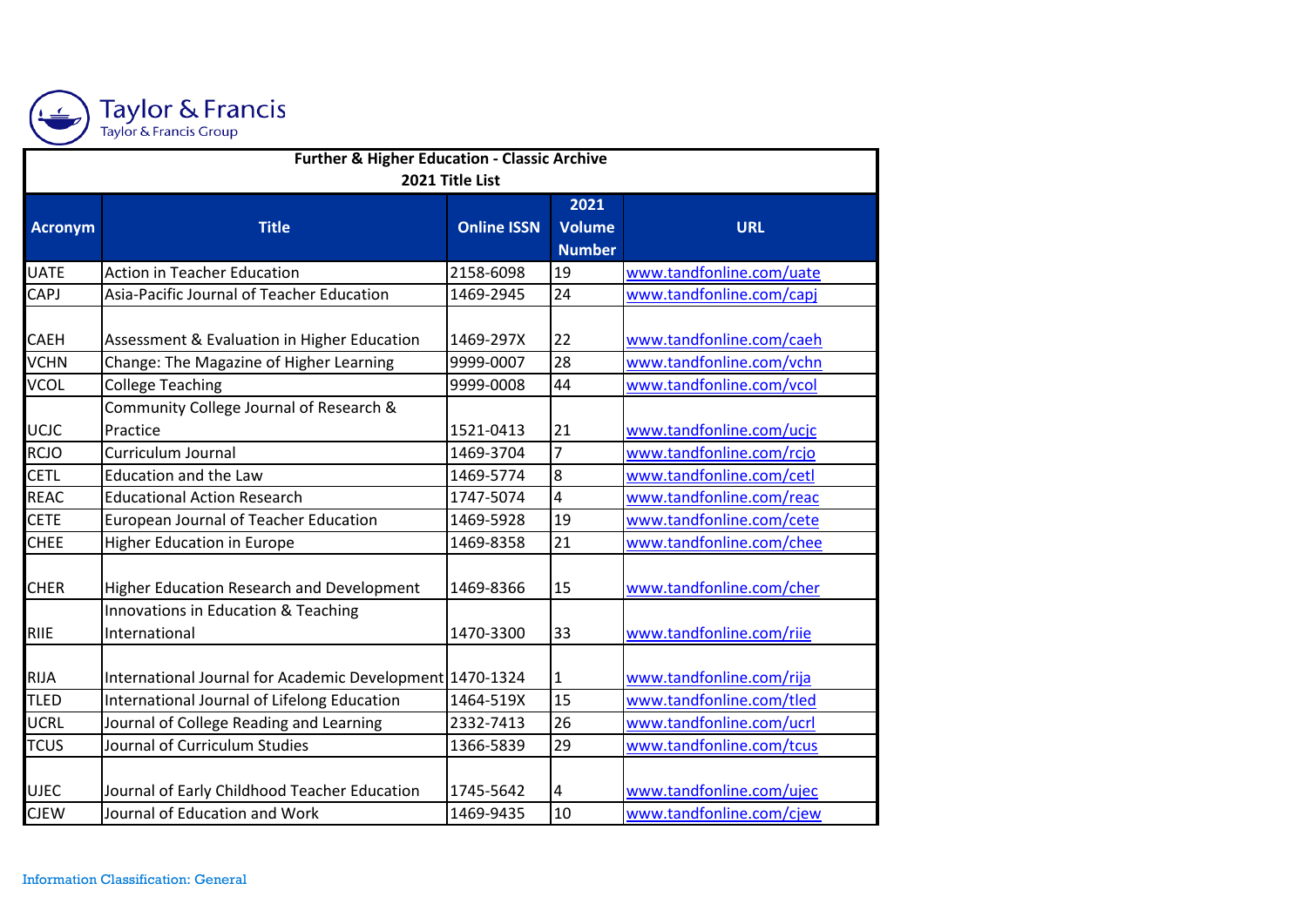| <b>VJEB</b> | Journal of Education for Business                                            | 9999-0021 | 66             | www.tandfonline.com/vjeb |
|-------------|------------------------------------------------------------------------------|-----------|----------------|--------------------------|
| <b>CJET</b> | Journal of Education for Teaching                                            | 1360-0540 | 22             | www.tandfonline.com/cjet |
| <b>TEDP</b> | Journal of Education Policy                                                  | 1464-5106 | 11             | www.tandfonline.com/tedp |
|             | Journal of Educational Administration and                                    |           |                |                          |
| <b>CJEH</b> | History                                                                      | 1478-7431 | 29             | www.tandfonline.com/cjeh |
| <b>CJFH</b> | Journal of Further and Higher Education                                      | 1469-9486 | 20             | www.tandfonline.com/cjfh |
|             | Journal of Higher Education Policy and                                       |           |                |                          |
| <b>CJHE</b> | Management                                                                   | 1469-9508 | 18             | www.tandfonline.com/cjhe |
| <b>UARP</b> | Journal of Student Affairs Research and Practice                             | 1949-6605 | 34             | www.tandfonline.com/uarp |
| <b>RJVE</b> | Journal of Vocational Education and Training                                 | 1747-5090 | 49             | www.tandfonline.com/rjve |
| <b>UKDR</b> | Kappa Delta Pi Record                                                        | 2163-1611 | 33             | www.tandfonline.com/ukdr |
| <b>CMET</b> | Mentoring & Tutoring: Partnership in Learning                                | 1469-9745 | 4              | www.tandfonline.com/cmet |
| <b>RJIE</b> | Professional Development in Education                                        | 1941-5265 | 23             | www.tandfonline.com/rjie |
| <b>CQHE</b> | <b>Quality in Higher Education</b>                                           | 1470-1081 | $\overline{2}$ | www.tandfonline.com/cqhe |
| <b>RPCE</b> | Research in Post-Compulsory Education                                        | 1747-5112 | $\mathbf{1}$   | www.tandfonline.com/rpce |
| <b>NSES</b> | School Effectiveness and School Improvement                                  | 1744-5124 | 7              | www.tandfonline.com/nses |
| <b>CSLM</b> | School Leadership & Management                                               | 1364-2626 | 16             | www.tandfonline.com/cslm |
| <b>CSCE</b> | <b>Studies in Continuing Education</b>                                       | 1470-126X | 19             | www.tandfonline.com/csce |
| <b>CSHE</b> | <b>Studies in Higher Education</b>                                           | 1470-174X | 21             | www.tandfonline.com/cshe |
| <b>CTAT</b> | Teachers and Teaching: Theory and Practice                                   | 1470-1278 | 2              | www.tandfonline.com/ctat |
| <b>HTLM</b> | Teaching and Learning in Medicine                                            | 1532-8015 | 8              | www.tandfonline.com/htlm |
| <b>CTED</b> | <b>Teaching Education</b>                                                    | 1470-1286 | 10             | www.tandfonline.com/cted |
| <b>CTHE</b> | <b>Teaching in Higher Education</b>                                          | 1470-1294 | $\mathbf{1}$   | www.tandfonline.com/cthe |
| <b>RTEM</b> | <b>Tertiary Education and Management</b>                                     | 1573-1936 | $\overline{2}$ | www.tandfonline.com/rtem |
| <b>VTCH</b> | The Clearing House: A Journal of Educational<br>Strategies, Issues and Ideas | 9999-0035 | 22             | www.tandfonline.com/vtch |
| <b>UJCH</b> | The Journal of Continuing Higher Education                                   | 1948-4801 | 18             | www.tandfonline.com/ujch |